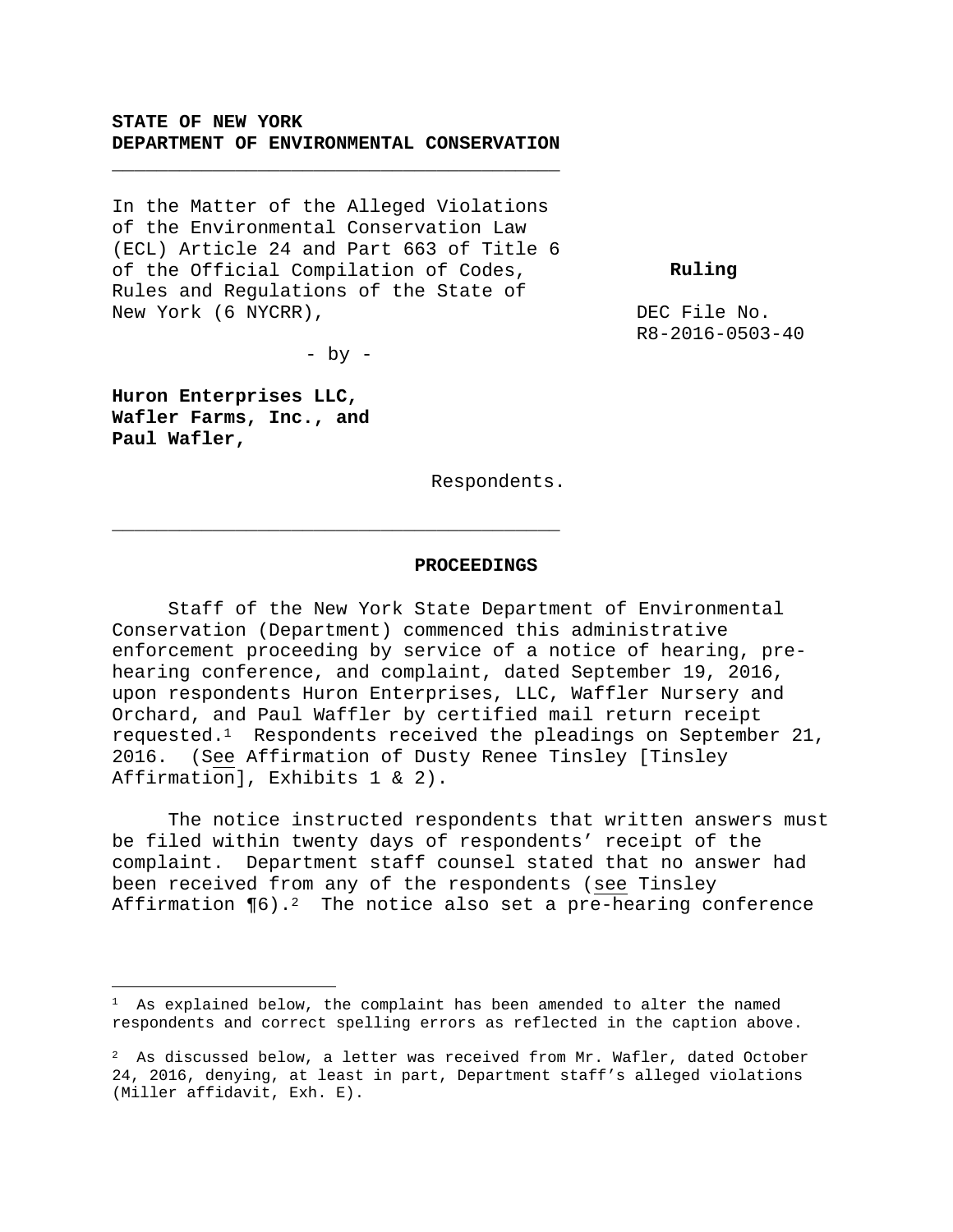for October 25, 2016, which Paul Wafler attended on behalf of himself, individually (see Tinsley Affirmation ¶5).<sup>3</sup>

In a letter dated March 9, 2017, Department staff requested permission to amend its notice of hearing and complaint (see Tinsley Affirmation, ¶7). This request was sent both to respondents named in the original complaint as well as those named in the caption above (see Tinsley Affirmation, ¶7). No response from respondents to this request was received (see Tinsley Affirmation ¶ 8). By ruling dated April 12, 2017, Chief Administrative Law Judge James T. McClymonds granted Department staff's request (see Tinsley Affirmation, Exhibit 5).

Department staff served an amended notice of hearing and an amended complaint, dated April 12, 2017, upon respondents Huron Enterprises, LLC, Wafler Farms, Inc., and Paul Wafler by certified mail, return receipt requested. Respondents received the pleadings on April 19, 2017 (see Tinsley Affirmation, Exhibits 6 & 7). None of respondents have served an answer to the amended complaint (see Tinsley Affirmation ¶ 13).

The amended complaint alleges two causes of action. First, Department staff alleges that respondents clearcut trees on their property within freshwater wetland NW-3 without a permit, in violation of ECL 24-0701(1) and ECL 24-0703(1). In the second cause of action, Department staff alleges respondents placed fill within freshwater wetland NW-3 without a permit, in violation of ECL 24-0701(1) and ECL 24-0703(1).

In papers dated May 30, 2017, Department staff filed a motion for default judgment pursuant to 6 NYCRR 622.15. Staff's papers consisted of a cover letter, a motion for default judgment and order, the affirmation of Department staff attorney Dusty Renee Tinsley with nine exhibits attached, and the affidavit of Department staff biologist Steven Miller with seven exhibits attached. These motion papers were sent to respondents via certified mail, return receipt requested.

On June 5, 2017 this matter was referred to me and with a letter dated June 21, 2017, Department staff provided an affidavit of service as well as postal receipts demonstrating that respondents had received the default motion.

i

<sup>&</sup>lt;sup>3</sup> In a letter dated October 24, 2016, Mr. Wafler also referenced a prehearing meeting that was scheduled to occur on November 16, 2016 (Miller affidavit, Exh. E).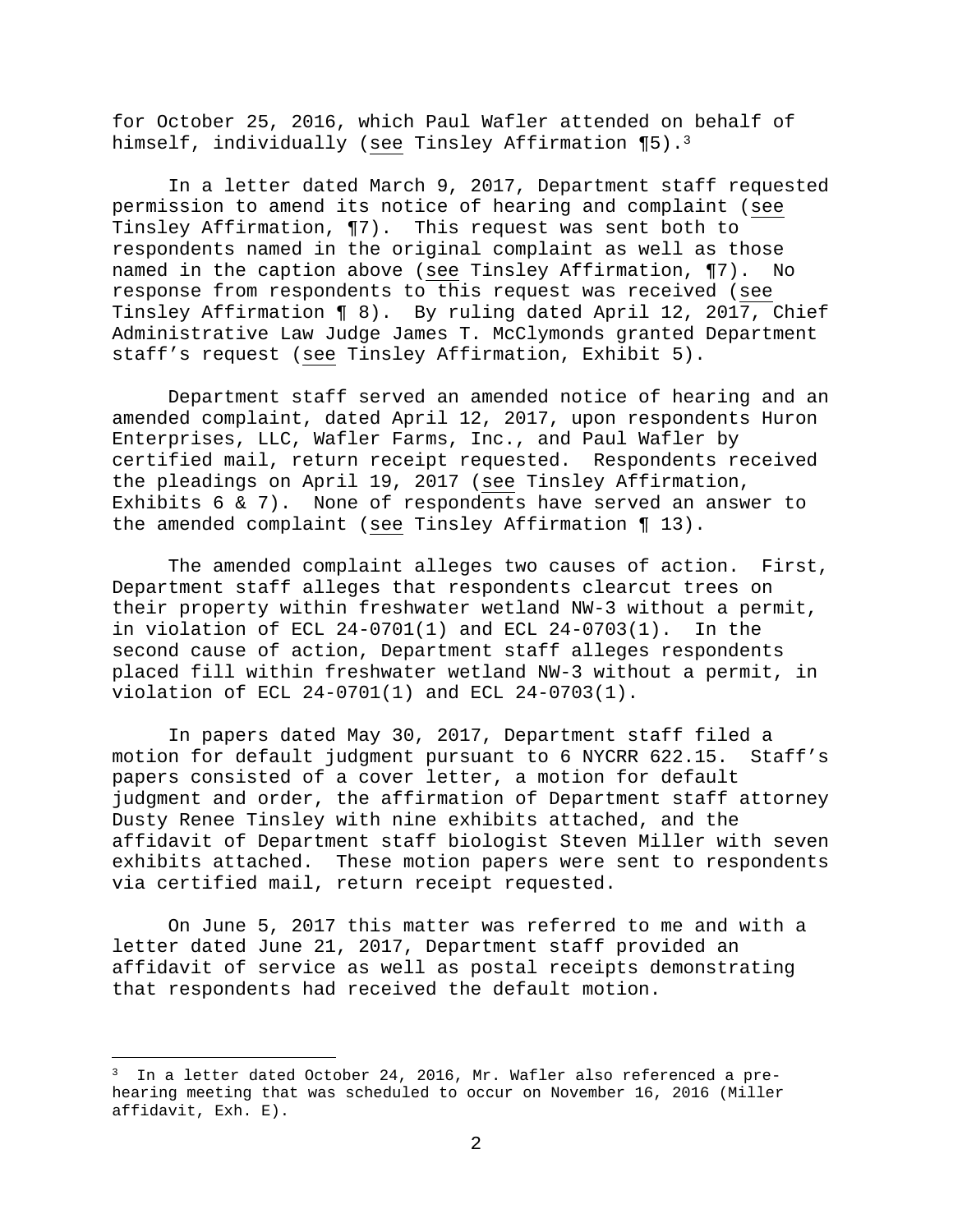In a ruling dated August 15, 2017, I denied Department staff's motion because its papers did not provide proof of facts to support the claim.

In papers dated August 30, 2017, Department staff made a second motion for default pursuant to 6 NYCRR 622.15. Staff's new papers consisted of a cover letter, a motion for default judgment and order, the affirmation of Dusty Renee Tinsley with eight exhibits attached, and the affidavit of Steven Miller with thirteen exhibits attached.

To date, no response to this motion has been received.

In its default motion, Department staff seeks an order of the Commissioner: (1) finding respondents in default for failing to file answers; (2) finding respondents jointly and severally liable for the alleged violations; (3) assessing a total civil penalty of \$3,000; and (4) requiring restoration of freshwater wetland NW-3 and its adjacent area.

#### **DISCUSSION**

As noted above, this is Department staff's second motion for a default judgment, the first being denied by ruling dated August 15, 2017. In my prior ruling, I determined that Department staff had presented insufficient proof that the named respondents were liable for the violations alleged. In the instant motion, Department staff has provided additional exhibits, including information from the New York State Department of State's Division of Corporations about Huron Enterprises, LLC (Affidavit of Stephen Miller [Miller affidavit], Exh. A) and Wafler Farms, Inc. (Miller affidavit, Exh. D). Also provided is information regarding real property taxes for the site of the alleged violations (Miller affidavit Exhs. B & C), as well as an October 24, 2016 letter from Mr. Wafler regarding this enforcement action, which Department staff provided to demonstrate that Mr. Wafler is president of Wafler Farms, Inc. (Miller affidavit, Exh. E). Thus, Department staff have now provided sufficient proof of the named respondents' relationships with each other and the site of the alleged violations. Nevertheless, as discussed below, the new information included with this second default motion as well as apparent discrepancies in the proof regarding the size of the area where the violations occurred warrant a denial of this motion as well.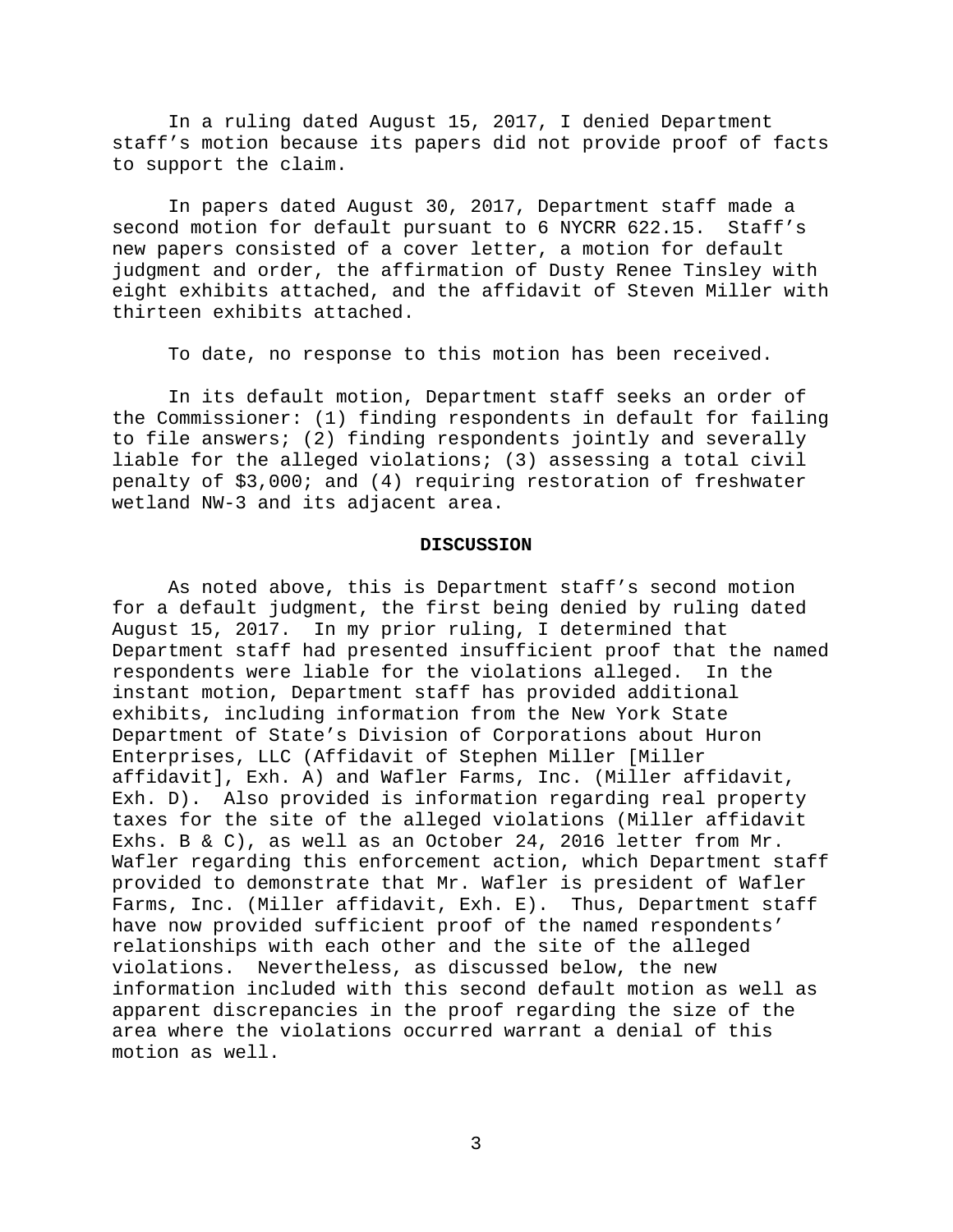Under the relevant DEC regulations, respondents' failure to timely file an answer constitutes a default and a waiver of respondents' right to a hearing (6 NYCRR 622.15[a]). Department staff's motion for a default judgment must include proof of service of the notice of hearing and complaint, proof of respondents' failure to file a timely answer, and a proposed order (see 6 NYCRR 622.15[b]). In addition, staff must serve the default motion papers on respondents or their representatives (see Matter of Dudley, Decision and Order of the Commissioner, July  $24$ , 2009). As stated in the Commissioner's decision and order in Matter of Alvin Hunt, d/b/a Our Cleaners (Commissioner Decision and Order, July 25, 2006, at 6), "a defaulting respondent is deemed to have admitted the factual allegations of the complaint and all reasonable inferences that flow from them [citations omitted]."

In this case, Department staff has satisfied the requirements of 6 NYCRR 622.15(b) by providing proof of service of the amended notice of hearing and amended complaint (see Tinsley Affirmation, Exhs. 6 & 7), proof of respondents' failure to timely answer the amended complaint (see Tinsley Affirmation ¶ 15), and a proposed order (see Tinsley Affirmation, Exhibit 9). Respondents received the notice of hearing and complaint on April 19, 2017. Answers were due on or about May 9, 2017. Ms. Tinsley's affirmation states that respondents have not filed any answers. In addition, Department staff served a copy of the motion for default judgment on respondents (see Affidavit of Service of Tammy Schubmehl, sworn to June 21, 2017) consistent with the Commissioner's directive in Dudley. To date, the Office of Hearings and Mediation Services has not received a reply from respondents regarding Department staff's second default motion.

 As mentioned above, included with this second default motion is an October 24, 2016 letter from Mr. Wafler (Miller affidavit, Exh. E). Department staff does not address the text of this letter in its papers but the date of the letter (October 24, 2016) is significant. The original notice of hearing and complaint was served on September 19, 2016 (Tinsley affirmation, Exh. 2) and the prehearing conference in this matter was originally scheduled for October 25, 2016. The content of the letter is also significant because in his first paragraph Mr. Wafler states that until a prehearing conference scheduled for November 16, 2016, he cannot provide an answer, which appears to be a request to Department staff to extend the time to answer. From the record it is impossible to know whether this request was granted because Department staff do not address the contents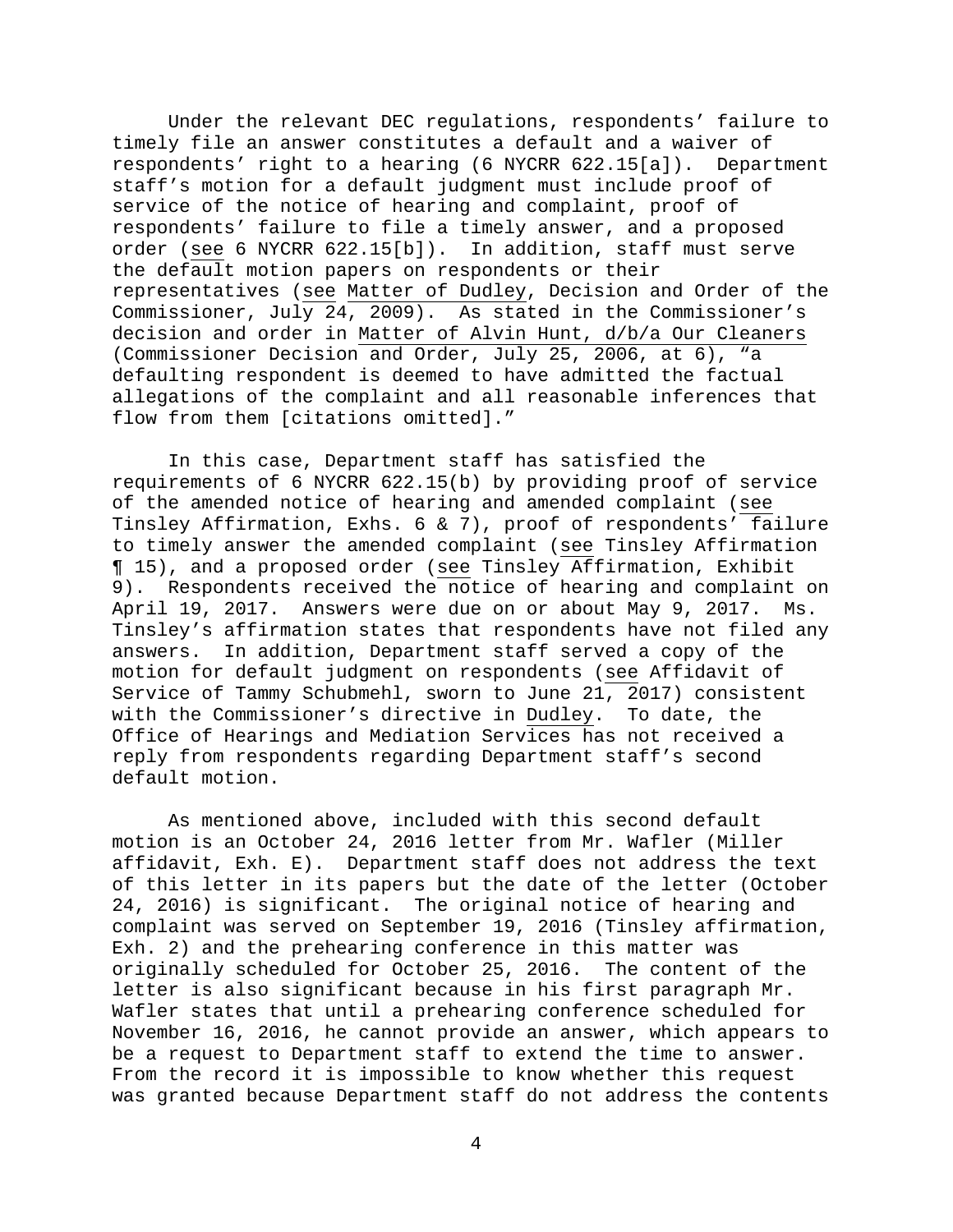of the letter. In addition, Mr. Wafler's second paragraph seems to refer to discussions and possible agreement regarding an adjustment to the size of the wetland in question, as well as a denial regarding the existence of an intermittent stream on the site. Finally, in his concluding paragraph, he states that the trees harvested from the area in question would not grow in a wet area and states that after the harvest the land was seeded with crimson clover in March 2016.

It is concerning that Department staff failed to disclose this letter in its original default motion and only now provides it to show Mr. Wafler's relationship to Wafler Farms, Inc. Clearly from this letter, Mr. Wafler appeared in this proceeding *pro se* and the contents show that he denied, at least in part, Department staff's alleged violations. Department staff do not address why this letter was not treated as a late-filed answer. It raises the question as to what, if any, other relevant communications between the parties are in the possession of Department staff and have not been disclosed. It also shows that Mr. Wafler (and perhaps the other respondents) has appeared in this matter and is entitled to be heard on the requested penalty amount as well as the proposed remediation, at a minimum.

 With respect to Department staff's request for findings of liability on the causes of action, in addition to the requirements for a default judgment set forth in the relevant regulations, the Commissioner requires that "consistent with the requirements applicable to default judgment motions under the CPLR … staff must submit proof of the facts constituting the claim charged" (Matter of Queen City Recycle Center, Inc., Decision and Order of the Commissioner, December 12, 2013, at 3 [citations omitted]). The Commissioner went on to direct that "[u]pon submission of the motion and supporting materials, the ALJ will review the record to determine whether staff's papers have stated a claim, and that staff's penalty request and remedial relief are supported" (id. [citation omitted]). As explained below, the proof submitted with Department staff's second motion is insufficient for the Commissioner to grant the instant motion.

 In his affidavit, Mr. Miller states that wetland NW-3 is located on respondents' property and was, until respondents' actions, forested and approximately 18 acres in size (Miller affidavit, ¶11). As proof of this claim, he provides a copy of the official freshwater wetland map which was promulgated on June 25, 1986 (Miller affidavit, Exh. G). This map shows NW-3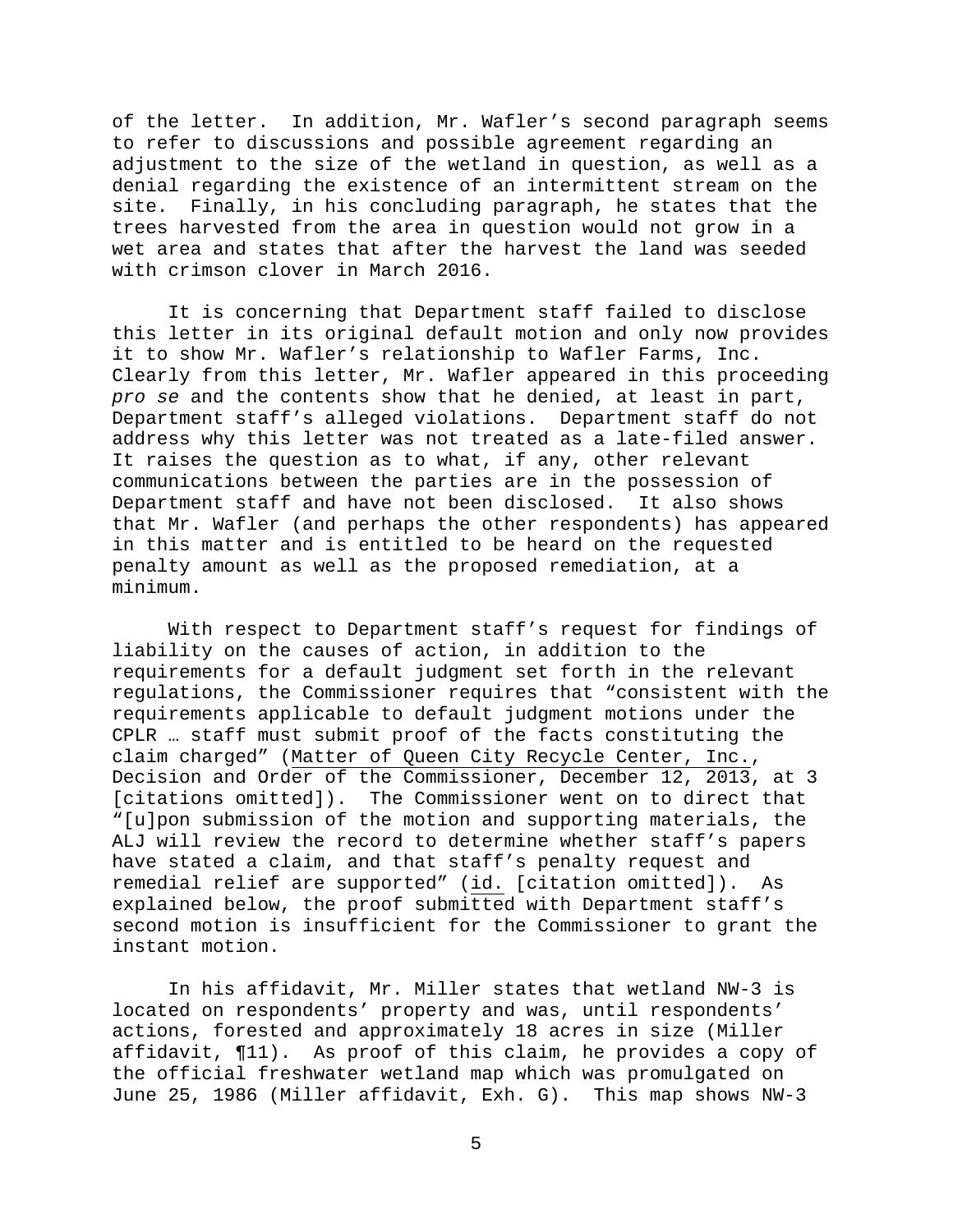on the north side of Slaght Road and roughly in the shape of a sock. Also attached to Mr. Miller's affidavit are three historical aerial photographs of the area: (1) the first, from June 1963, shows a forested area that Mr. Miller has circled as the area where NW-3 would later be mapped; (2) the second, from 1985, also shows a forested area that Mr. Miller has circled as the area where NW-3 would later be mapped; and (3) the third, from 1995, upon which Mr. Miller has drawn the sock shape on the forested area where he believes NW-3 existed (it should be noted that Mr. Miller's drawing extends over Slaght Road indicating the road is part of the wetland) (Miller affidavit, Exh. J). Mr. Miller also provides before and after aerial photos which show the forested area as it existed in September 2013 and cleared area in July 2015 (Miller affidavit, Exh. I). On Exhibit I, Mr. Miller circles the area of disturbance which seems to be only the top (northern) half of the sock shaped NW-3 and no disturbance to the bottom (southern) half is apparent. In his affidavit, Mr. Miller states that approximately 18 acres of NW-3 was cleared and fill had been placed therein (Miller affidavit, ¶16 & ¶25) and provided photos he took of the area in November 2015 (Miller affidavit, Exhs. H & L). It is impossible based on the record, to reconcile Mr. Miller's statement that the entire size of NW-3 is 18 acres with his claim that the area of clearcutting is 18 acres, because the aerial photo from 2015 only shows half the wetland had been cut.

 Department staff's proof raises additional issues besides the questions regarding the size of NW-3 and the area impacted by respondents' actions. First, while the 1986 official freshwater wetlands map shows NW-3, Mr. Miller makes no statement that it actually existed in the area in question at the time of the violation (a fact contested by Mr. Wafler in his October 24, 2016 letter). Second, Department staff and Mr. Wafler apparently had discussions regarding the size of something, perhaps NW-3, and Mr. Wafler makes reference to an area 300' x 300' (or approximately 2.25 acres) which is not explained in this record. Third, Department staff do not allege any violation occurred within the adjacent area of NW-3, though it seeks remediation in this area.

 Because factual issues concerning the violations alleged by Department staff are raised on this motion, it is inappropriate for me to recommend that the Commissioner issue the order finding respondents liable for the violations alleged. In addition, Mr. Wafler's October 24, 2016 letter demonstrates an appearance in this matter, which entitles respondents to be heard on the requested penalty and proposed remediation.

6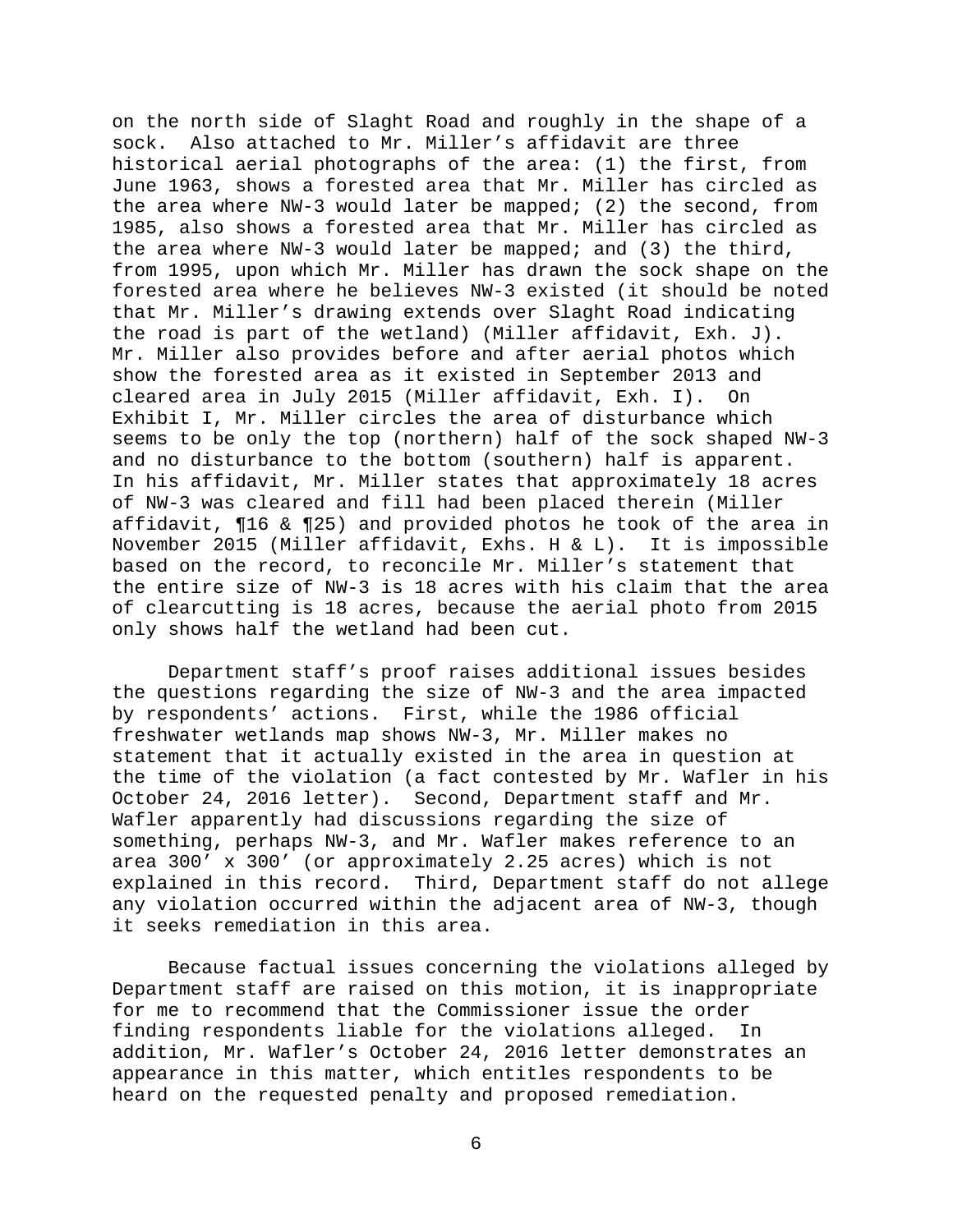Accordingly, Department staff's second default motion is denied. The parties will be contacted shortly to schedule a conference call, the purpose of which will be to establish a date for a hearing in this matter.

 $/s/$ Dated: August 21, 2018 P. Nicholas Garlick Albany, New York Administrative Law Judge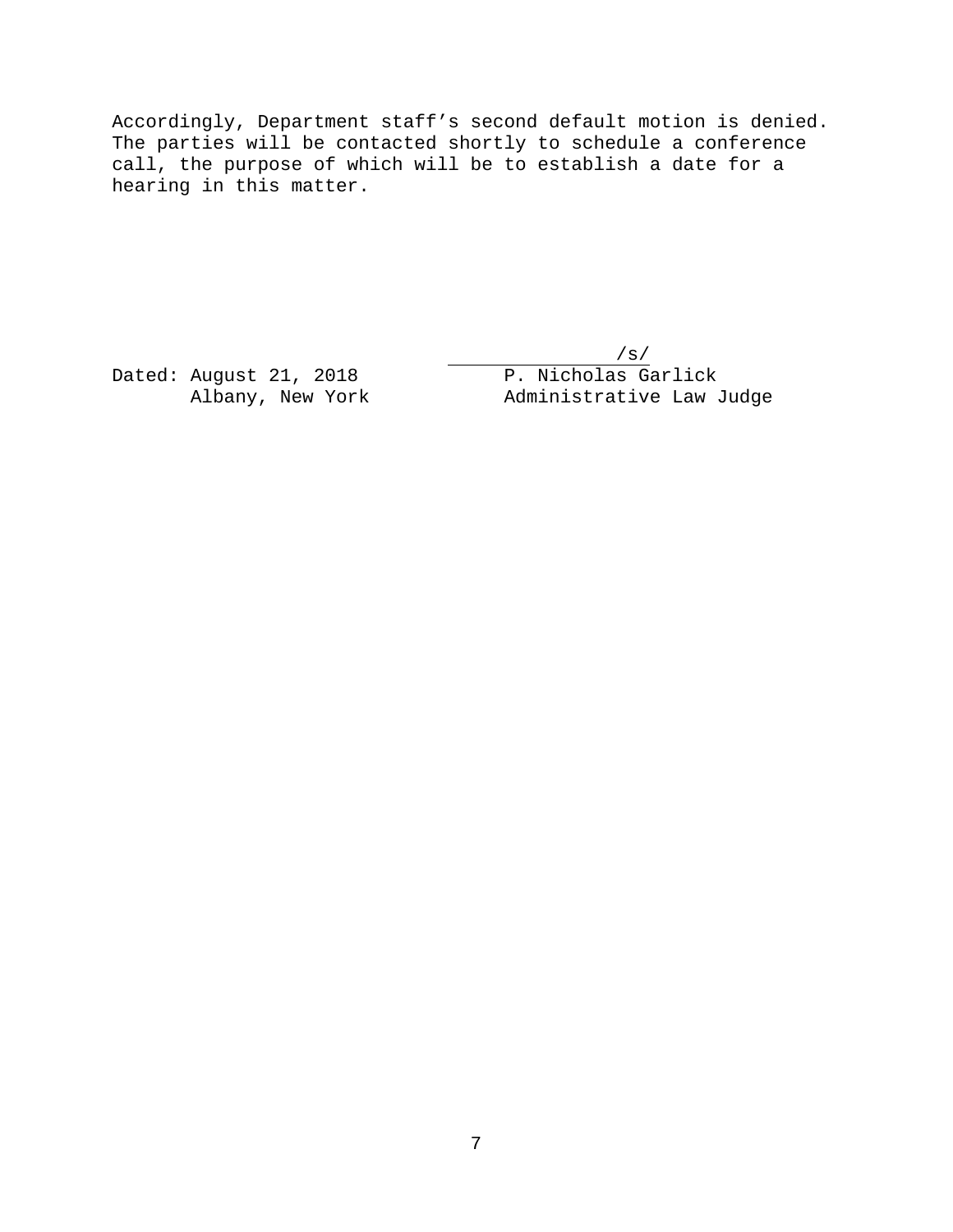# **Exhibit Chart**

## **Matter of Huron Enterprises, LLC, Wafler Farms, Inc., and Paul Wafler**

Attached to the Affirmation of Dusty Renee Tinsley, Esq. dated August 30, 2017

| Exhibit #    | Description                                                                                                  |
|--------------|--------------------------------------------------------------------------------------------------------------|
| $\mathbf{1}$ | Cover Letter, Notice of Hearing, Complaint and<br>affidavit of service                                       |
| 2            | Certified mailing receipts                                                                                   |
| 3            | Amended notice of hearing and amended complaint<br>undated and unsigned                                      |
|              | NOTE: No exhibit 4 is included                                                                               |
| 5            | Ruling on request to amend                                                                                   |
| 6            | Cover letter, amended notice of hearing, amended<br>complaint, affidavit of service, and mailing<br>receipts |
| 7            | Mailing receipts                                                                                             |
| 8            | Affidavit of Steven Miller with seven attachments<br>(listed below)                                          |
| 9            | Proposed order                                                                                               |